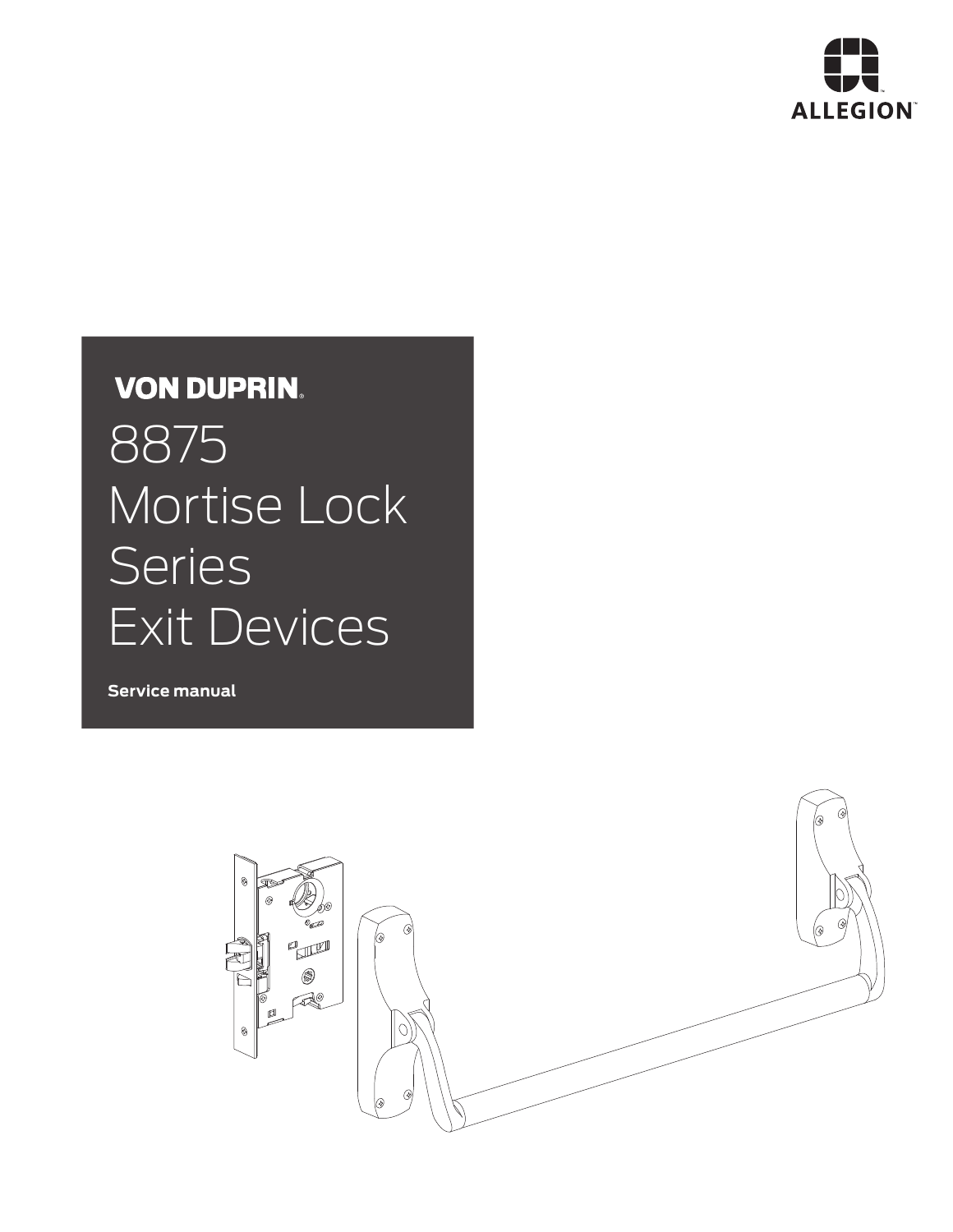### **INDEX**

#### **General Information**

#### **8875 Series Device Parts**

### **INTRODUCTION**

This manual contains a listing of replaceable parts and assemblies for the 8875 Series Devices.

# **HOW TO ORDER**

Some parts are sold separately. Other items are available as part of a kit or multiple quantity package. For the best possible service when ordering replacement parts or assemblies, please provide the following information:

- Part number or assembly number
- Description
- Quantity needed
- Finish desired (if available finished)
- Date of original purchase (if known)

To find out the name of your local Von Duprin distributor or sales representative, contact:

Von Duprin Division Allegion 2720 Tobey Drive Indianapolis, Indiana 46219 Phone: (877) 671-7011

#### **PART NUMBER AND AVAILABILITY CHANGES**

This manual was designed to help illustrate the replacement parts and kits that are available for sale. Because of changes to the product and/or manufacturing process, part numbers and availability can change over time.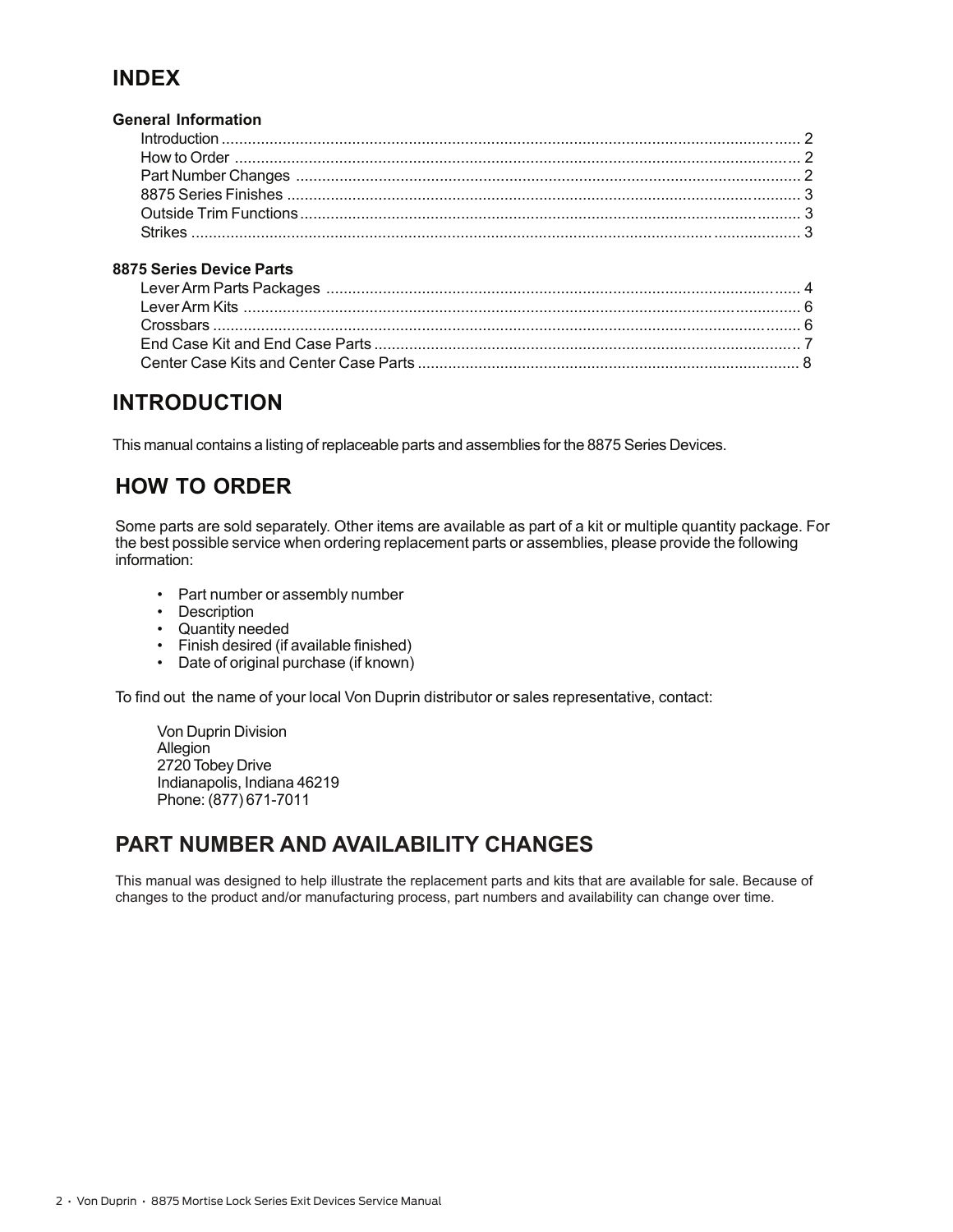### **8875 SERIES FINISHES**

| <b>US Number</b> | <b>BHMA Number</b> | Color                     |
|------------------|--------------------|---------------------------|
| US <sub>3</sub>  | 605                | Brass, polished           |
| US3A             | 408                | Brass, polished no laquer |
| US4              | 606                | Brass, dull               |
| US4A             | 410                | Brass, dull no laquer     |
| <b>US10</b>      | 612                | Bronze, dull              |
| <b>US10B</b>     | 613                | Brass, dull (oxidized)    |
| <b>US26</b>      | 625                | Chrome, polished          |
| <b>US26D</b>     | 626                | Chrome, dull              |
| <b>SPBLK</b>     | 693                | Gloss black powder        |

# **OUTSIDE TRIM FUNCTIONS**

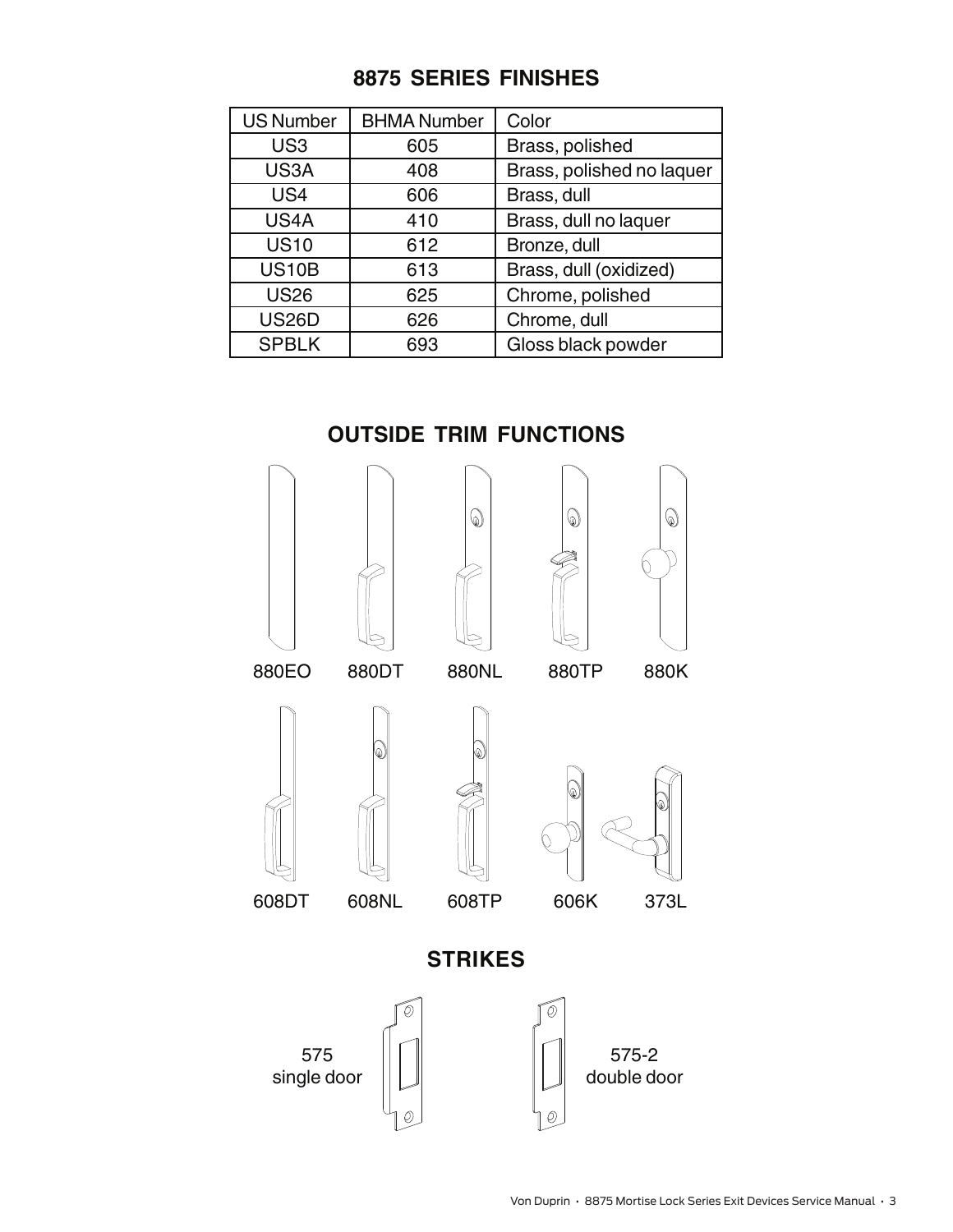# **LEVER ARM PARTS PACKAGES**

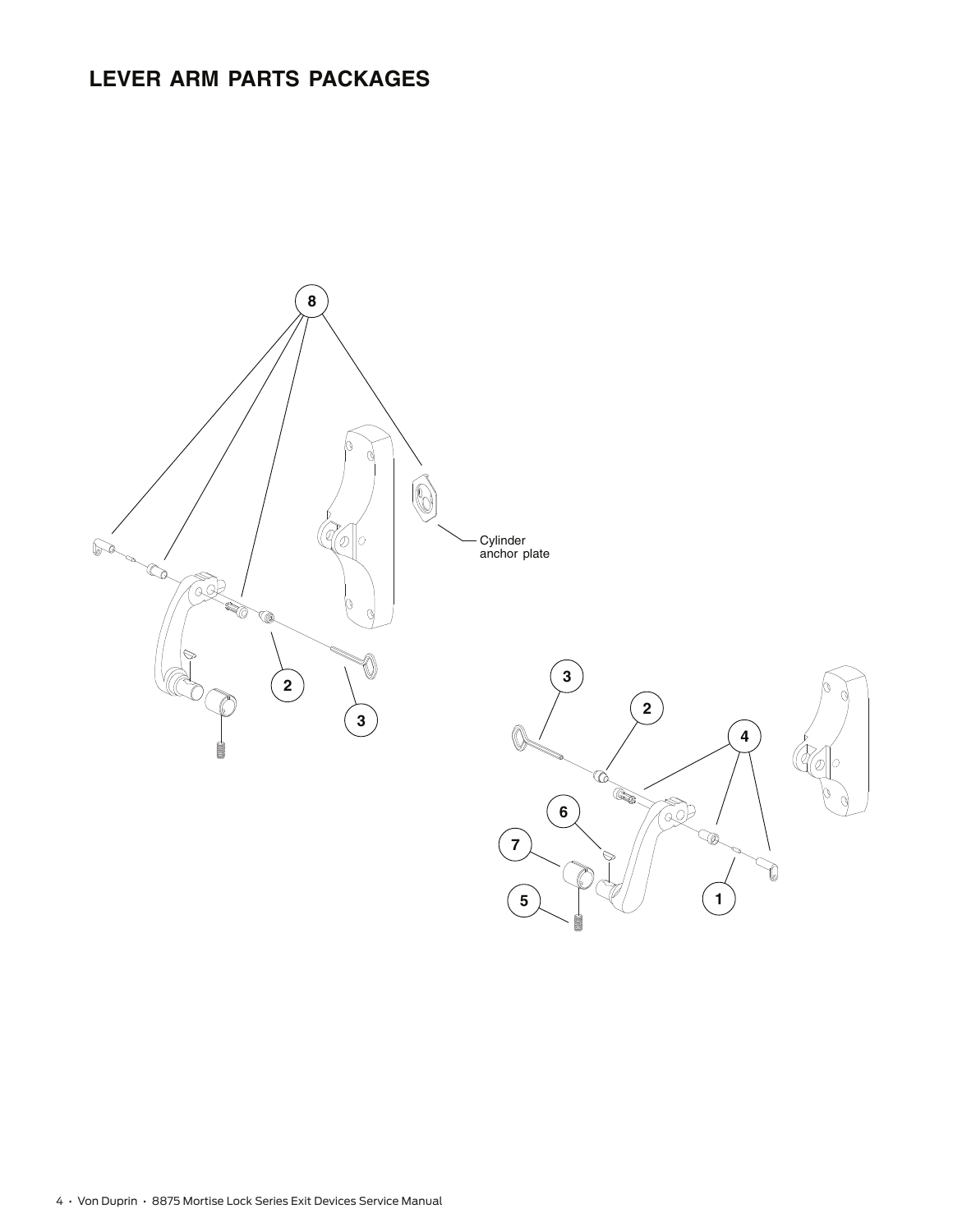# **LEVER ARM PARTS PACKAGES**

| Item No.                | Part No. | Description                        | Quantity       | Finish |
|-------------------------|----------|------------------------------------|----------------|--------|
| 1                       | 090007   | Axle Security Pin Pkg.             | 10             |        |
| 1                       | 033022   | Axle Security Pin Pkg.             | 50             |        |
| $\mathbf{2}$            | 090004   | Dog Screw Pkg.                     | $\mathbf{2}$   |        |
| $\overline{c}$          | 090083   | Dog Screw Pkg.                     | 10             |        |
| 3                       | 090005   | 227 Dog Key 5/32" Pkg.             | $\overline{2}$ |        |
| 3                       | 090085   | 227 Dog Key 5/32" Pkg.             | 10             |        |
| $\overline{\mathbf{4}}$ | 090006   | 88 Lever Arm Axles                 |                |        |
|                         |          | 88 Axle Separator                  | $\overline{c}$ |        |
|                         |          | 88 Axle - Male                     | $\overline{2}$ |        |
|                         |          | 88 Axle - Female                   | $\overline{2}$ |        |
| $\overline{4}$          | 090082   | 88 Lever Arm Axles                 |                |        |
|                         |          | 88 Axle Separator                  | 10             |        |
|                         |          | 88 Axle - Male                     | 10             |        |
|                         |          | 88 Axle - Female                   | 10             |        |
| 5                       | 090008   | Wedgetite Screw Pkg.               | $\overline{2}$ |        |
| 5                       | 090081   | Wedgetite Screw Pkg.               | 30             |        |
| 6                       | 090020   | Crossbar Tube Attaching Wedge Pkg. | $\overline{2}$ |        |
| $\overline{7}$          | 090021   | Crossbar Tube Attaching Ring Pkg.  | $\overline{2}$ |        |
| 8                       | 103865   | 88 Lever Arm Axle Pkg.             |                |        |
|                         |          | <b>Cyliner Anchor Plate</b>        | 1              |        |
|                         |          | 88 Axle Separator                  | 1              |        |
|                         |          | 88 Axle - Male                     | $\mathbf{2}$   |        |
|                         |          | 88 Axle - Female                   | $\overline{2}$ |        |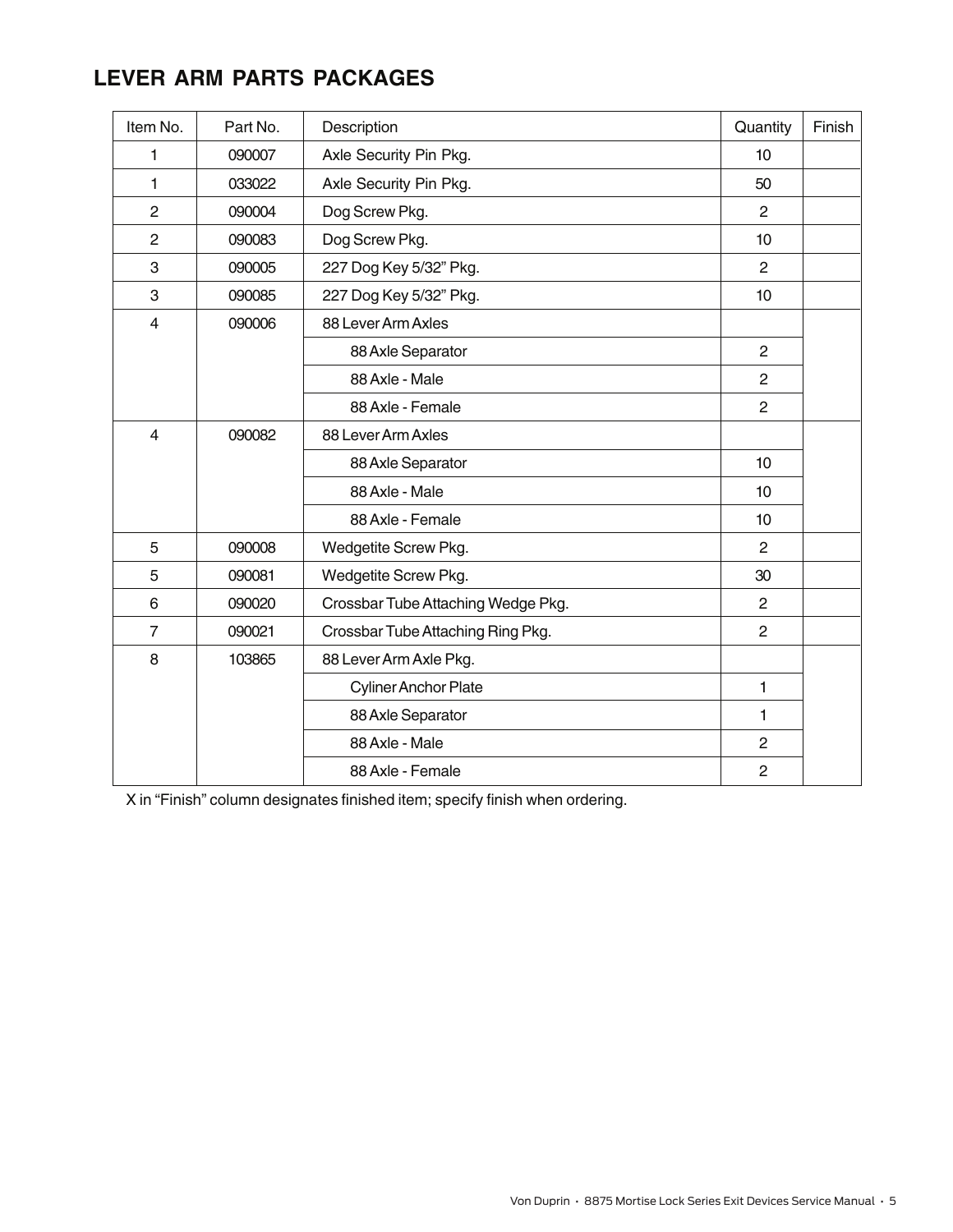### **LEVER ARM KITS**

| Item No. | Part No. | Description                                    | Quantity | Finish |
|----------|----------|------------------------------------------------|----------|--------|
|          | 050439   | 88 R/M/V LH Lever Arm Kit (includes dog screw) |          | X      |
|          | 050445   | 8875-F LH Lever Arm Kit (no dog screw)         |          | x      |
| 2        | 050438   | 88 R/M/V RH Lever Arm Kit (includes dog screw) |          | x      |
| 2        | 050444   | 8875-F RH Lever Arm Kit (no dog screw)         |          | x      |

X in "Finish" column designates finished item; specify finish when ordering.



### **CROSSBARS**

| Item No. | Part No. | Description                    | Quantity | Finish |
|----------|----------|--------------------------------|----------|--------|
|          | 050004   | 42" Standard Crossbar Kit      |          |        |
|          | 050005   | 42" Knurled Crossbar Kit       |          |        |
| 0        | 050459   | 37" Crossbar Reinforcement Kit |          |        |

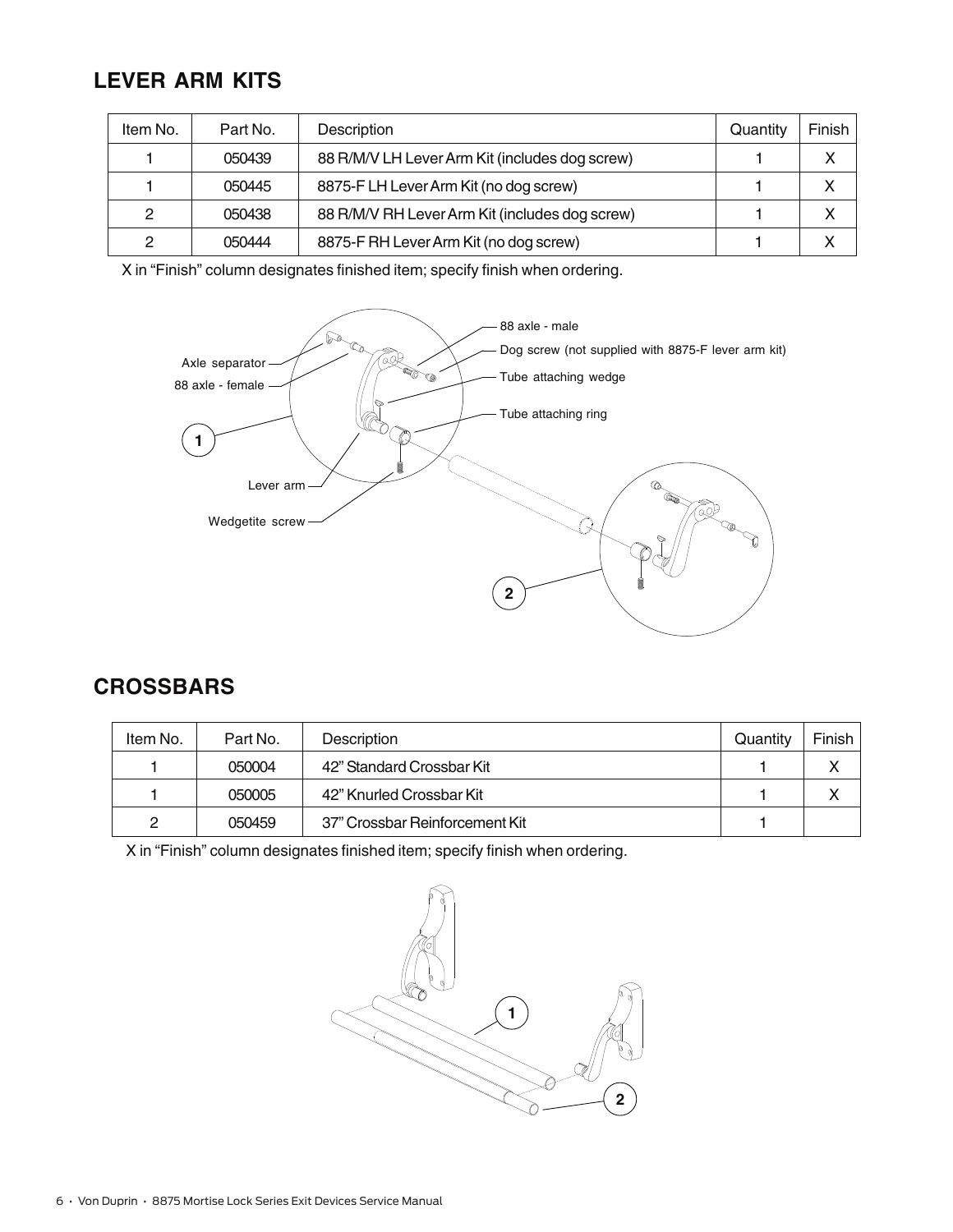# **END CASE KIT AND END CASE PARTS**

| Item No.       | Part No. | Description                                             | Quantity       | Finish |
|----------------|----------|---------------------------------------------------------|----------------|--------|
| 1              | 050435   | 88 R/M/V End Case Kit                                   |                | X      |
|                |          | 88 R/M/V End Case                                       | 1              |        |
|                |          | 10-24 x 1-1/2" OPHMS                                    | $\overline{4}$ |        |
|                |          | 10-24 x 2" OPHMS                                        | $\overline{4}$ |        |
|                |          | 10-12 x 10-24 x 2" OPHCS                                | 4              |        |
| $\overline{2}$ | 050436   | 8827-F/8875-F/8847-F End Case Kit                       |                | X      |
|                |          | 88SV/CV/M-F End Case                                    | 1              |        |
|                |          | 10-24 x 1-1/2" OPHMS                                    | $\overline{4}$ |        |
|                |          | 10-24 x 2" OPHMS                                        | $\overline{4}$ |        |
|                |          | 10-12 x 10-24 x 2" OPHCS                                | $\overline{4}$ |        |
| 3              | 090003   | 88 End Case Spring Pkg.                                 | $\overline{c}$ |        |
| 3              | 090080   | 88 End Case Spring Pkg.                                 | 10             |        |
| 4              | 050451   | 88 End Case Spring Stop Kit                             | 1              |        |
| 5              | 050476   | 88/88-F End Case Spring Tube                            | 1              |        |
| 6              | 050477   | 88/88-F Spring Tube Bracket w/Screws Kit                |                |        |
|                |          | 88/88-F Spring Tube Bracket                             | $\mathbf{1}$   |        |
|                |          | 88/88-F Spring Tube Bracket Screws                      | $\overline{c}$ |        |
| $\overline{7}$ | 900503   | 88 Center or End Case Mtg. Pkg. (CS and MS screws)      |                | X      |
|                |          | 10-24 x 1-1/2" OPHMS                                    | 4              |        |
|                |          | 10-24 x 2" OPHMS                                        | 4              |        |
|                |          | 10-12 x 10-24 x 2" OPHCS                                | $\overline{4}$ |        |
| $\overline{7}$ | 900504   | 88 Center or End Case Mtg. Pkg. (CS screws)             |                | X      |
|                |          | 10-12 x 10-24 x 2" OPHCS                                | $\overline{4}$ |        |
| $\overline{7}$ | 900505   | 88 Center or End Case Mtg. Pkg. (MS screws 1-3/4" door) |                | X      |
|                |          | 10-24 x 1-1/2" OPHMS                                    | 4              |        |
| $\overline{7}$ | 900506   | 88 Center or End Case Mtg. Pkg. (MS screws 2-1/4" door) |                | X      |
|                |          | 10-24 x 2" OPHMS                                        | 4              |        |



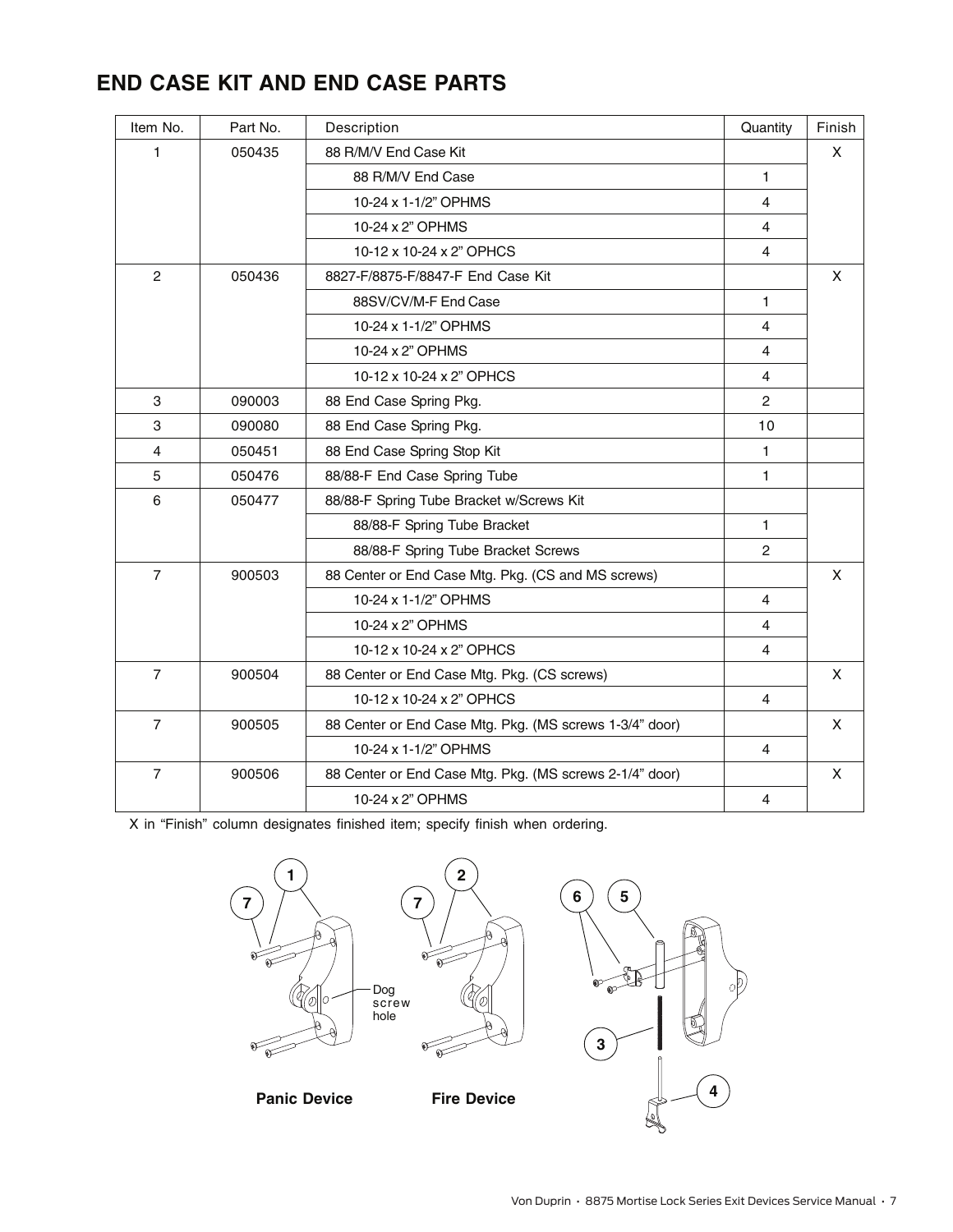# **CENTER CASE KITS AND CENTER CASE PARTS**

| Item No.       | Part No. | Description                                             | Quantity       | Finish |
|----------------|----------|---------------------------------------------------------|----------------|--------|
| 1              | 050422   | 8847-F RHR Center Case Kit                              | 1              | X      |
| 1              | 050423   | 8847-F LHR Center Case Kit                              | 1              | X      |
| $\overline{2}$ | 050209   | 8847-F/75/75-F Latch Control LH                         | 1              |        |
| 3              | 050210   | 8847-F/75/75-F Latch Control RH                         | 1              |        |
| 4              | 050211   | 8847-F/75/75-F Backplate w/ Screws                      | 1              |        |
| 5              | 050331   | 88 Cylinder Anchor Plate                                | 1              |        |
| 6              | 090013   | 8847-F/75-F Flat point Set Screw Pkg.                   | 5              |        |
| $\overline{7}$ | 090014   | 8847-F/75/75-F Center Case Spring Pkg.                  | 2              |        |
| 8              | 900615   | 8827 Backplate Screw Pkg.                               | 4              |        |
| 9              | 900503   | 88 Center or End Case Mtg. Pkg. (CS and MS screws)      |                | X      |
|                |          | 10-24 x 1-1/2" OPHMS                                    | 4              |        |
|                |          | 10-24 x 2" OPHMS                                        | $\overline{4}$ |        |
|                |          | 10-12 x 10-24 x 2" OPHCS                                | 4              |        |
| 9              | 900504   | 88 Center or End Case Mtg. Pkg. (CS screws)             |                | X      |
|                |          | 10-12 x 10-24 x 2" OPHCS                                | 4              |        |
| 9              | 900505   | 88 Center or End Case Mtg. Pkg. (MS screws 1-3/4" door) |                | X      |
|                |          | 10-24 x 1-1/2" OPHMS                                    | 4              |        |
| 9              | 900506   | 88 Center or End Case Mtg. Pkg. (MS screws 2-1/4" door) |                | X      |
|                |          | 10-24 x 2" OPHMS                                        | 4              |        |